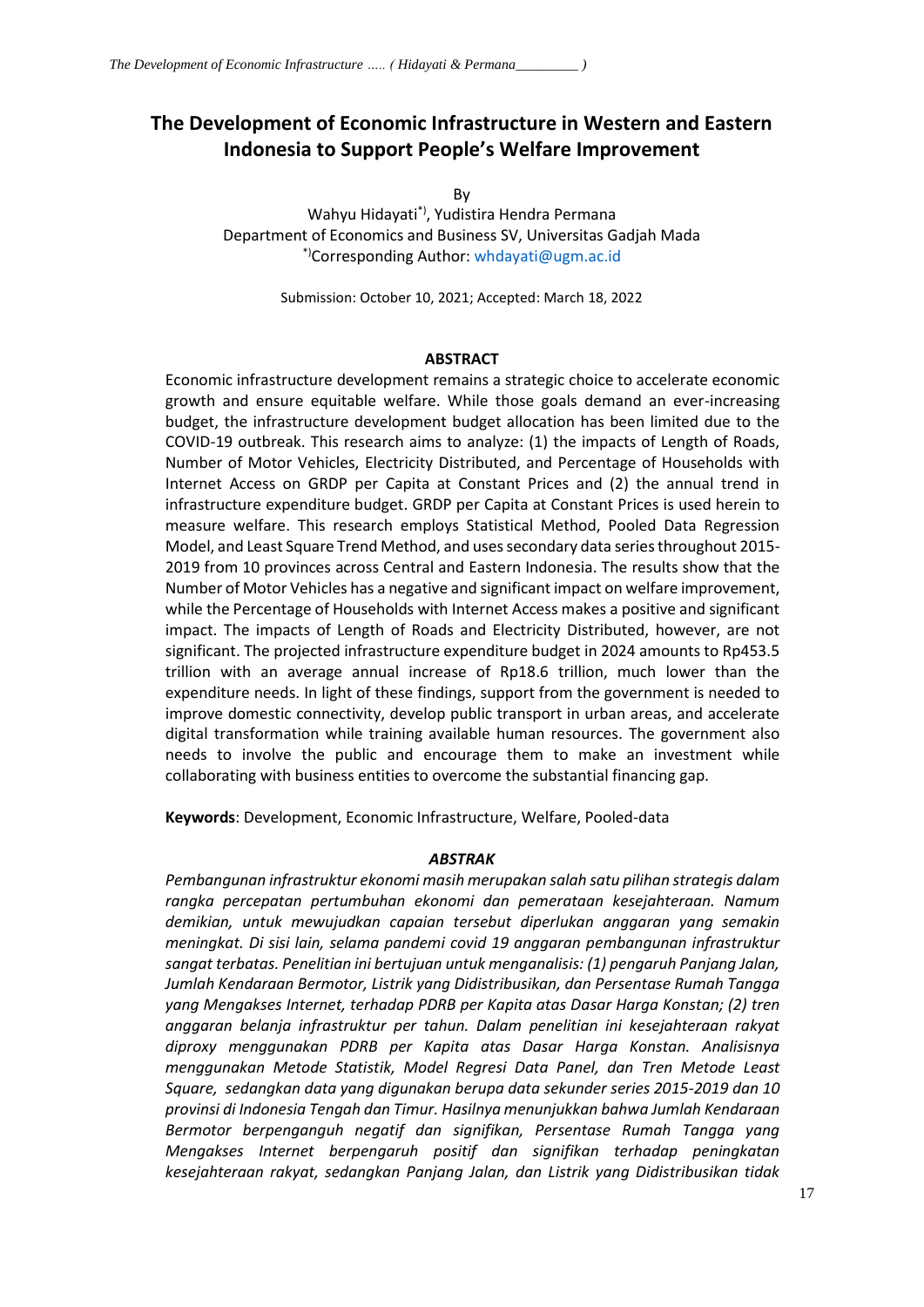*berpengaruh secara signifikan. Taksiran anggaran belanja infrastruktur pada tahun 2024 sebesar Rp453,5 triliun, dengan rata-rata kenaikan per tahunnya Rp18,6 triliun yang jauh lebih kecil dari kebutuhan belanjanya. Oleh karena itu, diperlukan dukungan pemerintah untuk peningkatan konektivitas nasional dan pengembangan angkutan umum massal di perkotaan, percepatan transformasi digital beserta SDMnya, dan peran serta investasi masyarakat dan kerjasama dengan Badan Usaha untuk mengatasi gap pendanaan yang signifikan.*

*Kata kunci: Pengembangan, Infrastruktur Ekonomi, Kesejahteraan, Data-panel*

### **INTRODUCTION**

While Indonesian economy managed to grow by 5.02% in 2019, the COVID-19 outbreak has hit the economy hard with negative growth of -2.07% in 2020. That being said, Indonesia has seen economic recovery in 2021 across its regions with an estimated growth of 4.8–5.8%, and 5.4–6.1% for 2020-2024. The easing of Large-Scale Social Restrictions (PSBB) in various regions is expected to drive economic development in the near future. Furthermore, the acceleration of Transfer to Regions and Village Funds (TKDD) by the government through simplified transfer requirements supports the realization of regional expenditures in order to drive regional economic development. China and the US' economic recovery has become an external factor driving the improvement in the export performance of industrial products in Java, Sulawesi-Maluku-Papua (Sulampua), and Sumatra (Bank Indonesia, 2020: 80).

Several economic studies posit that infrastructure plays a significant role in increasing investment and extending community involvement, as well as equitable distribution of development outcomes. Infrastructure is also vital for development and has a profound impact on people's quality of life and welfare improvement, including improvement in consumption values, workforce productivity and employment access, as well as real prosperity (Statistics Indonesia, 2019: 3). Infrastructure development in 2020-2024 will focus on three main frameworks (Basic Service Infrastructure, Economic Infrastructure, and Urban Infrastructure) supported by energy and electricity development and the implementation of digital transformation. Infrastructure development for economic growth will revolve around the development of transportation, electricity and energy, as well as large-capacity, high-speed information technology for the application of Big Data, Internet of Things (IoT), and Artificial Intelligence (AI).

To achieve the medium-term Gross Domestic Product (GDP) growth target in 2020-2024 National Medium-Term Development Plan (RPJMN), the infrastructure expenditure needs are projected to reach Rp6,421 trillion (6.08% of the GDP on average) so the infrastructure capital stock will reach 50% of the GDP in 2024. However, only 3.46% of the GDP may be provided from the current provision capacity, showing a substantial gap in infrastructure funding. Thus, creative efforts are needed to drive the public's and business entities' involvement and investment through the Government and Business Entity Partnership (KPBU) and Non-Government Budget Investment Financing (PINA). Moreover, the government will also make various efforts to improve infrastructure funding capacity, such as reviewing tariff policy, building stronger fiscal capacity, and reallocating government spending. The study conducted by (Berawi et al, 2020), finds that the government has striven to accelerate social infrastructure construction such as health services, education, public facilities, and transportation in the hope of facilitating rapid recovery from the outbreak and maintaining public services. It's a matter of fact that infrastructure has the potential to improve economic growth (Khurriah, and Istifadah, 2019). Public and private investment in infrastructure has a positive and significant impact on economic growth. By comparison with public investment, private investment has a better capability to drive economic growth (Unnikrishnan, and Kattookaran, 2020)

In terms of economic development in Indonesia, the provinces in Java play the most essential role out of 34 provinces. Within the observed period of 2015-2019, they contributed an annual average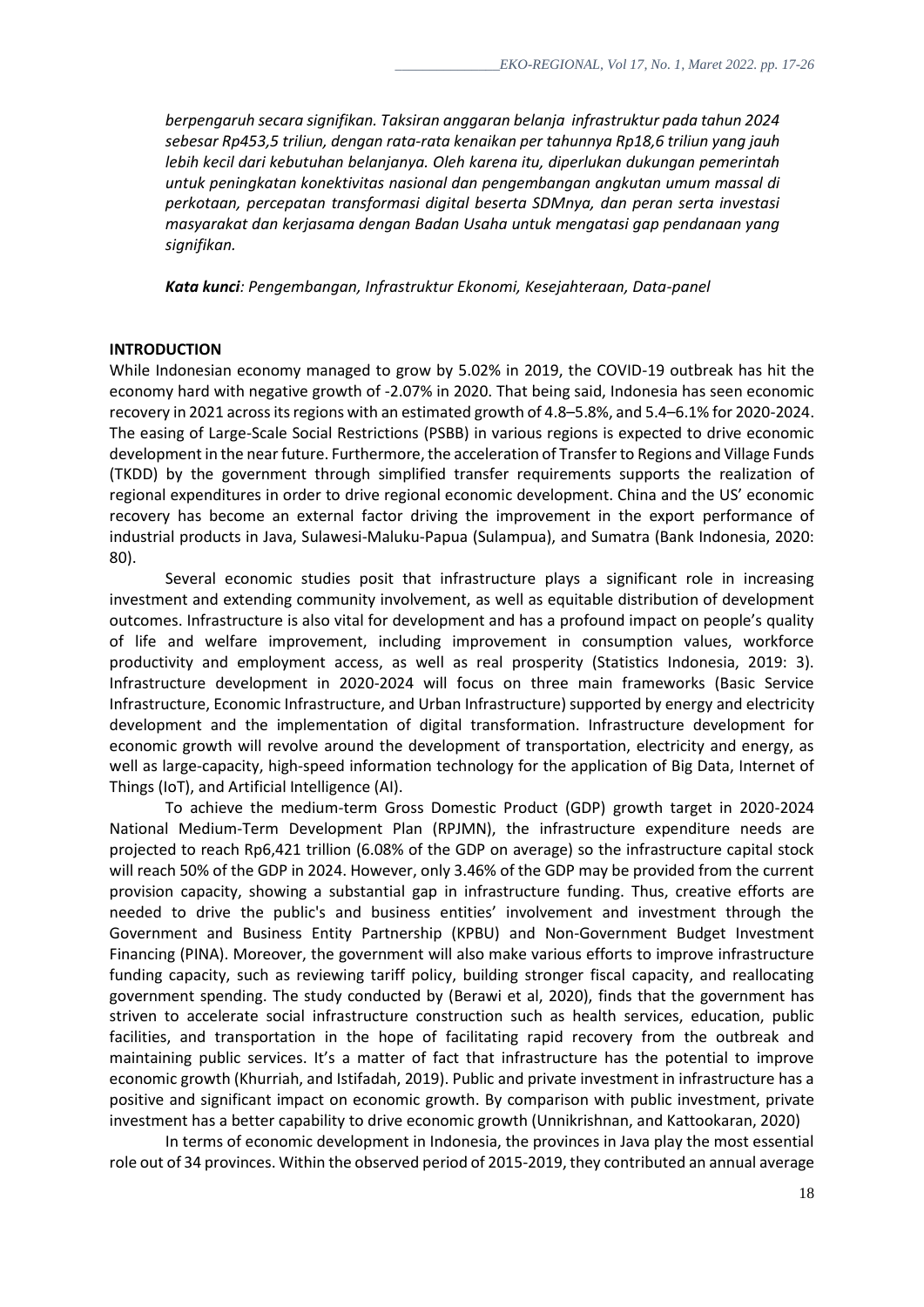of 58.54% to the economy. Sumatra came next with 21.77%, while other islands contributed less than 10% to the GDP. This research uses 10 provinces in Central and Eastern Indonesia regions as samples. The decision was made given these two regions' relatively smaller contribution towards the economy as compared to that of the Western Region, with the respective GRDP at 8.1% for Kalimantan, 6.12% for Sulawesi, and 2.38% for Maluku/Papua (based on BPS, Indonesia Statistics 2020: 21). Apart from that, the infrastructure development in these two regions has not been massively done as much as that in the other region, hence, there is a need for improvement in the people's welfare in order for the development to be distributed more evenly not only in Western Region, but across Indonesia. A research by Bado et al in 2018 finds that there are disparities between regions in Indonesia with different levels. Factors related to natural resources, per capita income, infrastructure, education, wealth, and population have a positive and significant impact on said disparities.

The problem this research wants to discuss is related to the fact that economic infrastructure development remains a strategic choice to accelerate economic growth and ensure equitable welfare. While those goals demand an ever-increasing budget, the infrastructure development budget allocation has been limited due to the COVID-19 outbreak. Therefore, it is necessary to analyze the impact of economic infrastructure development on the improvement of people's welfare, as well as the effective and appropriate policies to overcome the infrastructure budget gap. The

economy may be back to pre-pandemic level and it may even be accelerated if the public is actively involved in complying with the government policies to overcome the outbreak, in accordance with their own respective roles. The expenditure budget for health and economic recovery has increased significantly, but as a consequence, the infrastructure expenditure budget has become very limited. This research aims to analyze: (1) the impacts of Length of Roads, Number of Motor Vehicles, Electricity Distributed, and Percentage of Households with Internet Access on real GRDP per capita and (2) the annual trend in infrastructure expenditure budget. The expected benefits of this research are: (1) for policy makers in the field of infrastructure development, as an economic driver to improve people's welfare; (2) for the general public, indirectly as a means of improving inter-regional connectivity and saving operational costs; (3) for other parties, as a reference to conduct further research in the same or related fields.

### *Literature Review*

Per capita income is one of the important variables in macroeconomic discussion. Economic development also needs to be regarded as an increase in per capita income because it reflects additional income and an improvement in people's economic welfare. The economic growth rate of a nation is typically defined by the growth rate of Gross Domestic Product (GDP) or Gross National Product (GNP). Meanwhile, economic growth is only defined as an increase in GDP or GNP, regardless of whether the increase is greater or less than the population growth rate and whether there is a change in the economic structure or an improvement in the institutional system. On top of being an indicator of the level of people's welfare in a country, per capita income may also be used to measure the economic performance of a country from time to time, find out the economic structure of a country, and compare the economic performance of one country with other countries (Arsyad, 2015: 32).

Annual real GRDP per capita is used herein to measure people's welfare. A change in real GRDP per capita indicates a change in people's welfare. Well-being includes intangible aspects that cannot be traded in a market, such as happiness, trust, and different views of life; while economic welfare is the part of well-being related to broadly-defined current and future consumption and the resources enabling the consumption (income, comprehensive wealth, and households' time endowment). Definitions of economic welfare based on current consumption and sustainable consumption are both relevant (International Monetary Fund, 2020:8). Rostow opines that during the transition to take-off stage, a large part of investment funds are used for infrastructure development (social overhead capital). There are three characteristics of investment in this infrastructure sector: (1) there is a fairly long gestation period between infrastructure development and the pay-off and sometimes this period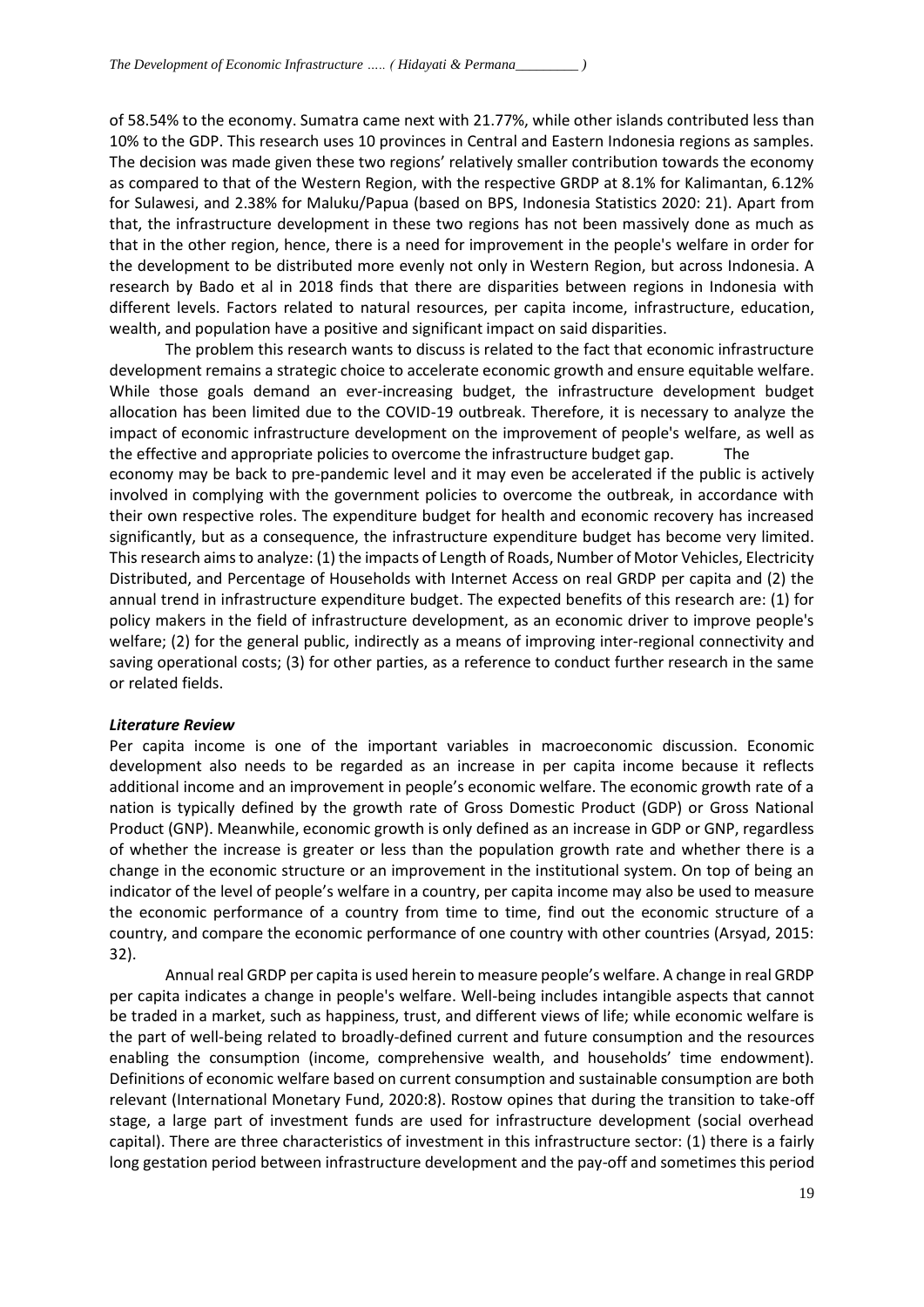lasts incredibly long; (2) the costs for infrastructure development are very high; and (3) the general public, without exception, may enjoy the benefits of infrastructure development. Given these characteristics, infrastructure development shall primarily be carried out by the government (Arsyad, 2015: 65).

### **METHODS**

The operational definitions for the variables in the research are: (1) Gross Regional Domestic Product (GRDP) and Gross Domestic Product (GDP) are economic indicators that represent the total value added of final goods and services produced by all activities/production units in a region or nation's economy within a certain period of time (usually one year); (2) GRDP per capita is calculated by dividing the GRDP value by the total population in a region during a certain period. It is used to determine the level of welfare among people in a region in general. The higher the GRDP per capita, the more prosperous the population in a region is. Therefore, people's welfare is measured using real GRDP per capita (at constant prices); (3) Length of Roads is the length of roads by province and level of government, including the total length of national roads, provincial roads, and district/municipality roads (km); (4) Motor Vehicle is any vehicles propelled by mechanical equipment, usually used for the transportation of people or cargo on the highway, excluding those operating on rails; (5) Total Electricity Distributed is the amount of power distributed to customers; (6) Percentage of Households with Internet Access is the percentage of households accessing the Internet within the last three months by province; (7) Economic Infrastructure Development is infrastructure development for economic growth which will focus on the development of transportation, electricity and energy, as well as large-capacity, high-speed information technology for the application of Big Data, Internet of Things (IoT), and Artificial Intelligence (AI); (8) Infrastructure Expenditure Budget is the amount of budget allocated for infrastructure in the State Budget.

This research will analyze secondary data which include GRDP per capita at constant prices, Length of Roads, Number of Motor Vehicles, Electricity Distributed, Percentage of Households with Internet Access, Infrastructure Expenditure Budget, and other data related to the problem. The sampling method used herein is Purposive Sampling. The data sources are from the Statistics Indonesia's provincial statistics of 10 provinces in Central and Eastern Indonesia (East Nusa Tenggara, West Nusa Tenggara, West Kalimantan, North Sulawesi, Central Sulawesi, Southeast Sulawesi, Gorontalo, Maluku, North Maluku, and Papua), Department of Public Works and Public Housing, Province in Figures, journals, statements from competent authorities, and other related articles. There are 50 panel data observations used, consisting of time series data throughout 2015-2019 and crosssection data from 10 provinces. The data are collected through observation and literature review (Sugiyono, 2014: 137, 145). For the analysis, this research employs Descriptive Statistics Method and Pooled Data Regression Model. To analyze the objective, i.e. the effect of an independent variable on a dependent variable, this research uses Linear-Linear Regression Model estimated using Fixed Effect and Random Effect Models. In order to analyze the development of infrastructure expenditure budget, Least Square Method Linear Trend is used. Linear-Linear Regression Model variable coefficient represents one unit change in the independent variable relative to one unit change in the dependent variable, ceteris paribus.

# **RESULTS AND DISCUSSION**

To determine the most suitable estimation model, it is necessary to conduct a selection test among CEM, FEM, and REM as shown in diagram 1 below:



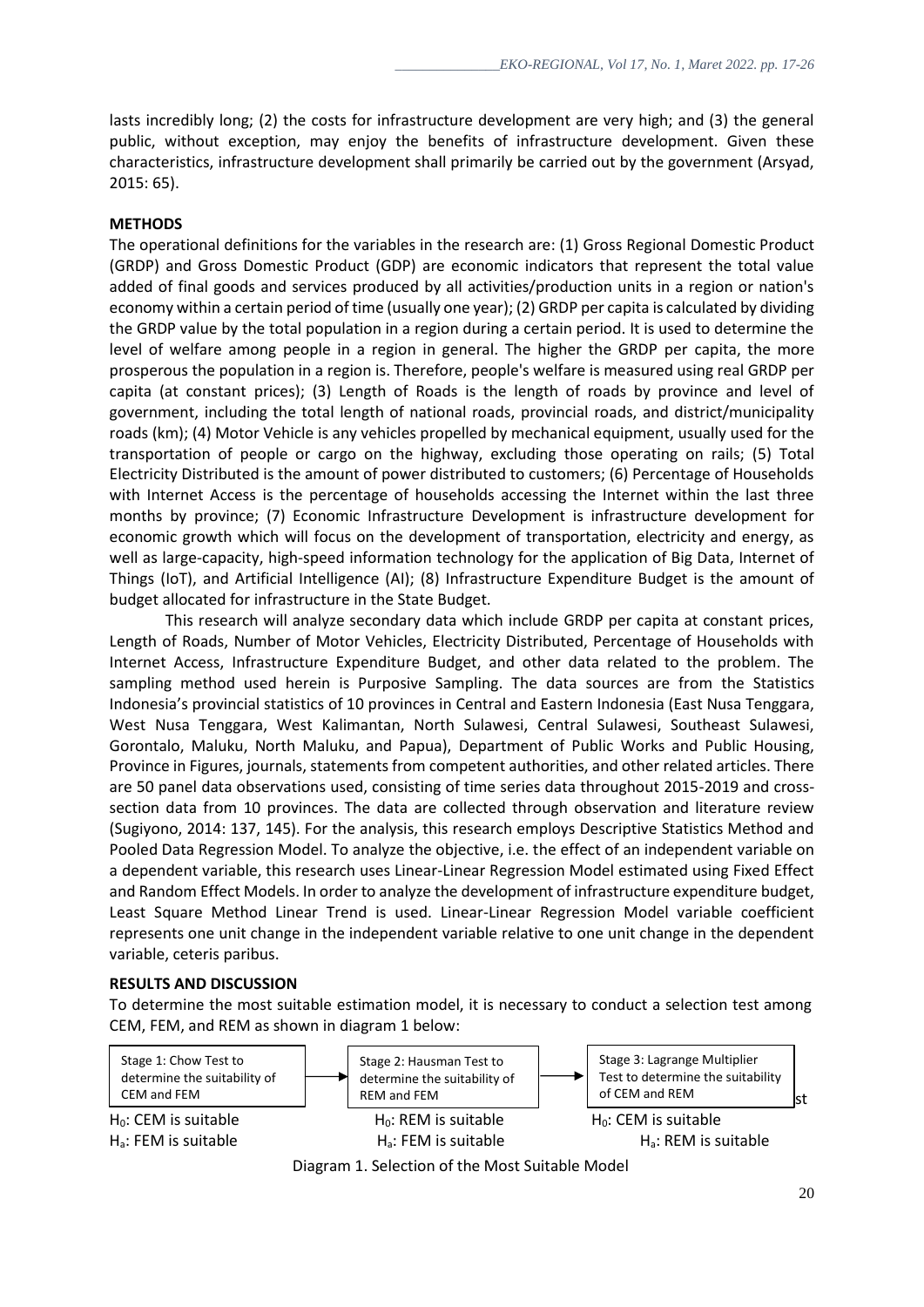As shown in diagram 1, F-statistic test, i.e. a test of the residual sum of squares of each method (Chow Test), was conducted to determine the suitability of Common Effect/Pooled Square and Fixed Effect Models. In such test, if calculated F-value is larger than F-table at a certain confidence level  $(\alpha)$ , H<sub>0</sub> must be rejected and Fixed Effect Model should be selected for estimation, and vice versa. The Hausman test was used to select between Random Effect Model (REM) and Fixed Effect Model (FEM). In such test, if calculated F-value is larger than F-table at a certain confidence level  $(\alpha)$ , H<sub>0</sub> must be rejected and Fixed Effect Model should be selected for estimation, and vice versa. The Lagrange Multiplier test was used to decide between Common Effect Model (CEM) and Random Effect Model (REM). In this test, if the Breusch-Pagan cross-section value is below a certain confidence level ( $\alpha$ ), H<sub>0</sub> will be rejected and REM should be used for estimation, and vice versa. The estimation results using linear-linear model regression noting the impacts of Length of Roads, Number of Motor Vehicles, Electricity Distributed, and Percentage of Households with Internet Access on real GRDP per capita are stated in table 1 below.

| <b>Dependent Variable</b>               | <b>PDRBPK</b>        |                      |               |  |  |  |
|-----------------------------------------|----------------------|----------------------|---------------|--|--|--|
| <b>Independent Variables</b>            | <b>Common Effect</b> | <b>Fixxed Effect</b> | Random Effect |  |  |  |
| C                                       | 16072.57             | 23941.47             | 21765.48      |  |  |  |
| PJ                                      | 0.498865             | 0.1612287            | 0.281210      |  |  |  |
| <b>JKB</b>                              | 0.003175             | $0.002651*$          | $0.002541*$   |  |  |  |
| <b>LDIS</b>                             | 4.477165             | 2.628367             | 1.710861      |  |  |  |
| <b>PRTI</b>                             | 44.81609             | 118.8906*            | 108.2057*     |  |  |  |
| Source: Processed Output Data           |                      |                      |               |  |  |  |
| Note: *) significant at $\alpha$ = 0.05 |                      |                      |               |  |  |  |
|                                         |                      |                      |               |  |  |  |
| Table 2. Chow Test                      |                      |                      |               |  |  |  |
| <b>Effects Test</b>                     | <b>Statistic</b>     | d.f.                 | P. Value      |  |  |  |
| Cross-section F                         | 147.886562           | (9.36)               | 0.0000        |  |  |  |

Table 1. The Estimation Results Using Common Effect, Fixed Effect, and Random Effect Models

Cross-section Chi-square 181.841979 9 0.0000 9 Source: Processed Output Data

Table 2 shows the results of Chow Test in which the F probability value is 0.0000, below the degree of error ( $\alpha$  = 0.05). It leads to rejection of H<sub>0</sub> or acceptance of H<sub>a</sub>, meaning Fixed Effect Model is more suitable to use than Common Effect Model (PLS). The next table displays the results of Hausman Test, used in the next stage to choose between Fixed Effect Model and Random Effect Model.

| Table 3. Hausman Test         |                   |              |          |  |  |  |
|-------------------------------|-------------------|--------------|----------|--|--|--|
| <b>Test Summary</b>           | Chi-Sq. Statistic | Chi-Sq. d.f. | P. Value |  |  |  |
| Cross-section random          | 1.173867          | 4            | 0.8824   |  |  |  |
| Source: Processed Output Data |                   |              |          |  |  |  |

As shown in table 3, the probability value of random cross-section of 0.1190 is above the degree of error ( $\alpha$  = 0.05), resulting in acceptance of H<sub>0</sub>. This means Random Effect is the more suitable model than Fixed Effect. The last stage is Lagrange Multiplier Test, the results of which are shown in table 4 below.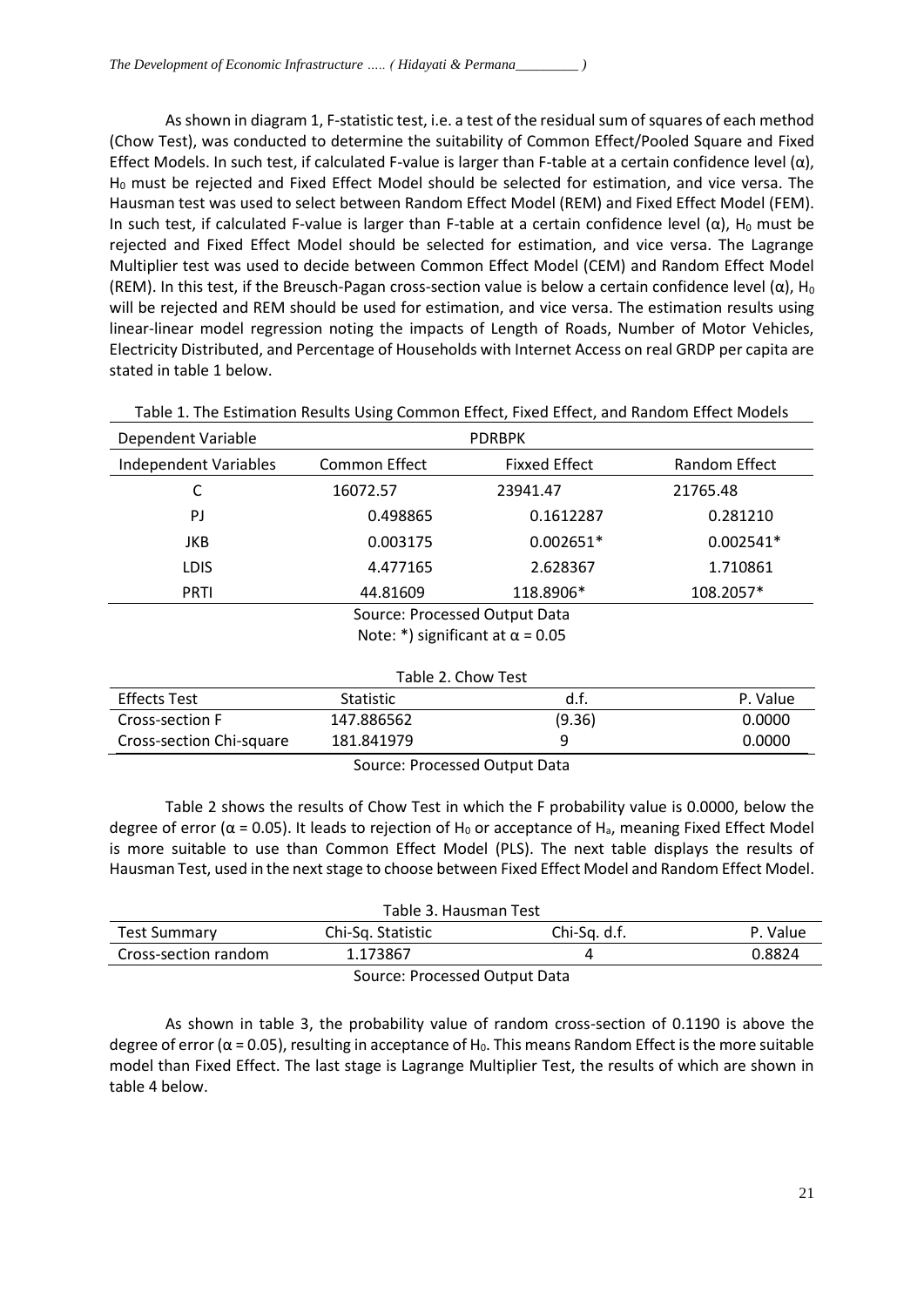| Null (no rand. effect) Alternative | $10010$ $1120010100$ $111010100$<br><b>Cross-section One-sided</b> | Period One-sided | Both     |
|------------------------------------|--------------------------------------------------------------------|------------------|----------|
| Breusch-Pagan                      | 92.19101                                                           | 2.621715         | 94.81272 |
|                                    | (0.0000)                                                           | (0.1054)         | (0.0000) |
| Honda                              | 9.601615                                                           | $-1.619171$      | 5.64444  |
|                                    | (0.0000)                                                           |                  | (0.0000) |
| King-Wu                            | 9.601615                                                           | $-1.619171$      | 3.978786 |
|                                    | (0.0000)                                                           | $- -$            | (0.0000) |
| <b>GHM</b>                         | --                                                                 | --               | 92.19101 |
|                                    | --                                                                 |                  | (0.01)   |

Table 4. Lagrange Multiplier Test

Source: Processed Output Data

The results of Lagrange Multiplier Test in table 4 indicate that  $H_0$  is rejected as Breusch-Pagan statistic for cross-sectional value is 0.0000 which is below the degree of error ( $\alpha$  = 0.05). It means that Random Effect is the more suitable model than Common Effect.

# *The impacts of Length of Roads, Number of Motor Vehicles, Electricity Distributed, and Percentage of Households with Internet Access on Real GRDP per Capita*

To analyze factors influencing the improvement of people's welfare, Random Effect model (the most suitable for this research) is used with the following Linear-Linear Regression Model estimation.

 $^{\circ}$ PDRBPK<sub>it</sub> = 21765.48 + 0.28121PJ<sub>it</sub> - 0.00254JKB<sub>it</sub>\* -1.71086LDIS<sub>it</sub> + 108.2057PRTI<sub>it</sub>\* <sub>+</sub>e<sub>it</sub>  $R^2 = 0.506858$ ; Adj  $R^2 = 0.463023$ ; P. Value (F-statistic) = 0.00000 Note: \*) significant at  $\alpha$  = 0.05

Based on the above regression equation, the independent variable that has a negative and significant impact on real GRDP per capita is the Number of Motor Vehicles, while the Percentage of Households with Internet Access has a positive and significant impact. The impacts of Length of Roads by Province and Electricity Distributed, however, are not significant. In this research, people's welfare is measured using real GRDP per capita (at constant prices). Therefore, if there is an increase in real GRDP per capita during an observed period, it means there is an increase in people's welfare, and conversely, if there is a decrease in real GRDP per capita, it shows there is a decrease in people's welfare. The R<sup>2</sup> value of 0.506858 indicates that 51% of the variation of the independent variables can be used to explain the variation in the dependent variable, while the remaining 49% is influenced by other variables outside the model used herein such as infrastructure expenditure budget, investment, education, health, employment opportunities, etc.

The coefficient of JKB of -0.00254 has a ceteris paribus interpretation. If the Number of Motor Vehicles increases by 100 units, the real GRDP per capita will decrease by Rp254.00, and conversely, if there is a decrease in the Number of Motor Vehicles by 100 units, there will be an increase in the real GRDP per capita by Rp254.00. The number of motor vehicles has a negative and significant impact on people's welfare. This situation may occur when the public has a tendency to own more vehicles than needed. The average number of motor vehicles per province during the observed period (2015-2019) was 1,454,970 units, 81% of which were motorcycles, 10% of which were passenger cars, 5% of which were trucks, and 4% of which were buses. The increase in the number of motor vehicles each year will accumulate and the number may exceed the road capacity. It will inevitably lead to traffic congestion during peak hours, increasing stress for drivers and passengers alike as well as air pollution which in turn will reduce economic and social productivity.

The effectiveness of road performance may be determined by satisfaction level using money and time values, convenience, safety, ease, and road facilities as indicators (Santoso et al. 2017). According to Khurriah and Istifadah (2019), all infrastructure observation variables (telecommunication and water), excluding road infrastructure, have a positive and significant impact. Their findings show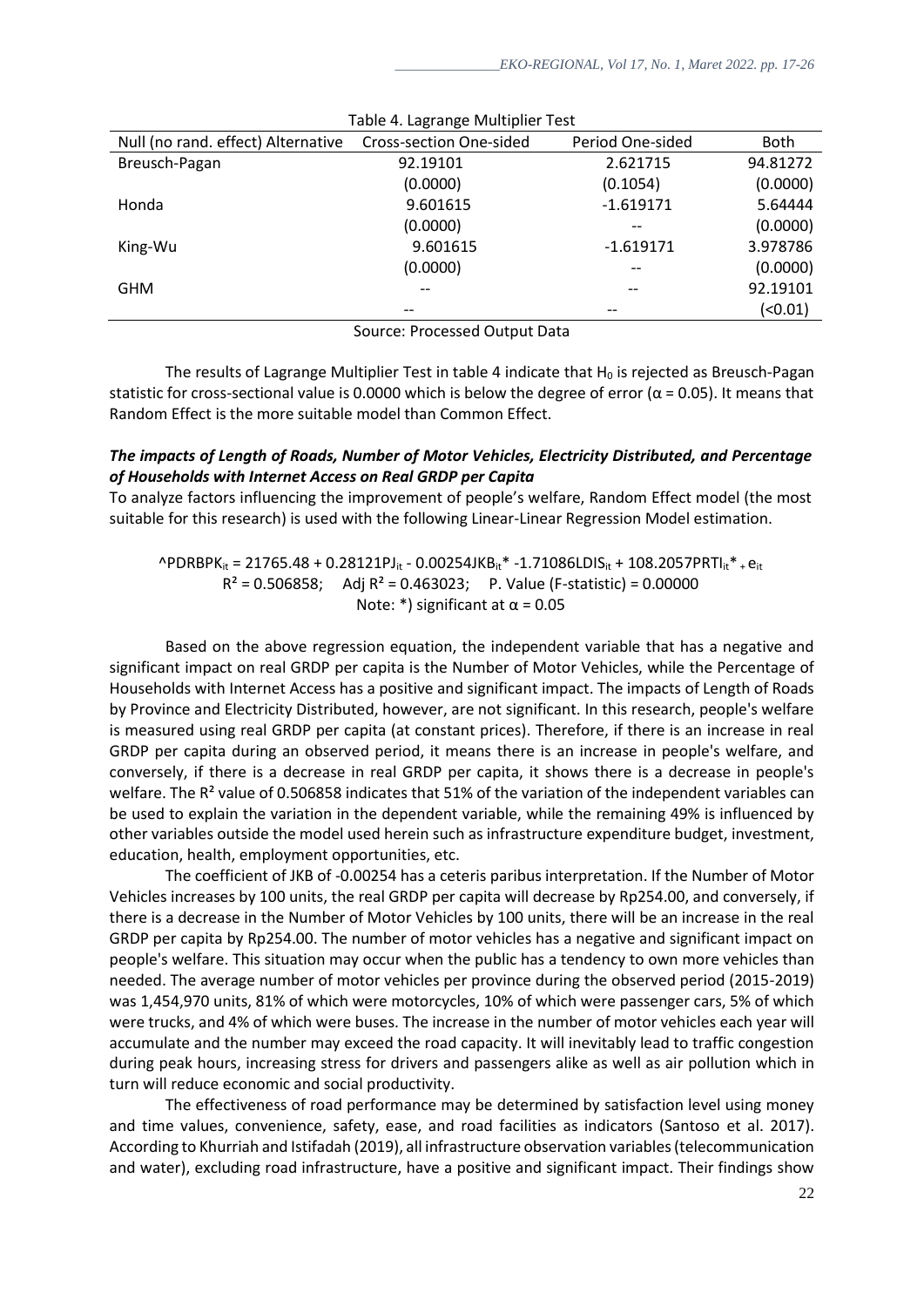that not all infrastructure may be good as excessive development of infrastructure will lead to poor growth. Therefore, it is necessary to take an approach and determine the right priority level in infrastructure development to ensure that growth is accompanied by equity. A study by Awandari and Indrajaya (2016) indicates that infrastructure, economic growth, and employment opportunities have a positive and significant impact on people's welfare, while the impact of investment is not significant.

The ceteris paribus interpretation of the coefficient of PRTI, which is 108.2057, is that if there is an increase by 1% in the percentage of households with Internet access, the real GRDP per capita will increase by Rp108,205.00. Conversely, if the percentage of households with Internet access decreases by 1%, the real GRDP per capita will decrease by Rp108,205.00. This trend is aligned with Widagdo B. and Rofik M.'s research in 2019 which notes that Indonesia is one of the countries that strives to optimize the use of the Internet of Things (IoT) for its economic growth. Retail and tourism industries are the two main sectors that have seen a major impact from IoT. This IoT optimization is not without any issues, however, particularly those relative to Internet connection quality and distribution, including financial ability and access to infrastructure. A research by Hidayat et al in 2021 shows that Internet accessibility has a profound impact on reducing poverty in Java. Further, the research also finds that the poverty level in a certain region in Java is influenced by the types of job the household heads have in the same area and the poverty level in the surrounding area (spatial spillover effects). Except for landlines, information and communication technologies such as mobile phones, Internet usage, and broadband usage played an essential role in the economic growth of developing countries in the Middle East and North Africa and the Sub-Saharan Africa during 2007-2016 (Bahrini and Qaffas, 2019). Thus, Internet accessibility has a positive and significant impact on the improvement of people's welfare, which is closely aligned with the post-pandemic government policies through digital infrastructure development and better logistics and connectivity efficiency.

The length of roads and electricity distributed have no impact on real GRDP per capita. Several economic studies find that the impacts of length of roads and electricity distributed may vary according to each region's condition, but there is a tendency for these variables to have a long-term impact on real GRDP per capita. Tarigan H et al in their research in 2021 state that road transport infrastructure variables have a positive and significant impact on freight mobility. In terms of the quality of road design and construction, however, road transport infrastructure partially does not have a direct impact on regional economy, but has a positive and significant impact on freight mobility. (Seprillina et al, 2021) argue that the impacts of road infrastructure development may be seen from changes in income level and increased expenditure after the construction of toll exits. However, increased expenditure or consumption by local community does not have a significant impact on welfare, particularly in terms of consumption of household necessities and asset ownership. A research conducted by Hardianti et al (2020) indicates that road, electricity, and health infrastructures have a positive and significant impact, while education infrastructure makes no significant impact on Indonesia's economic growth. (Jayanthi, 2021) in their research argues that electrification has a positive impact on economic growth. On the flip side, economic growth has a negative impact on poverty rate. Nevertheless, increased electrification is noticeably indicated by an increase in income inequality. A research by Ardiansyah et al (2020) notes that electricity, water, school, and health care infrastructures as well as capital expenditures have a positive and significant impact on economic growth, whereas length of roads does not.

#### *Annual Trend in Infrastructure Expenditure Budge***t**

The infrastructure budget has been allocated for basic service provision, connectivity improvement, and economic recovery (2021 State Budget). Those goals, however, demand an ever-increasing infrastructure expenditure budget each year but at the same time the allocation is insufficient. Graph 1. below indicates the infrastructure expenditure budget trends throughout 2015-2021.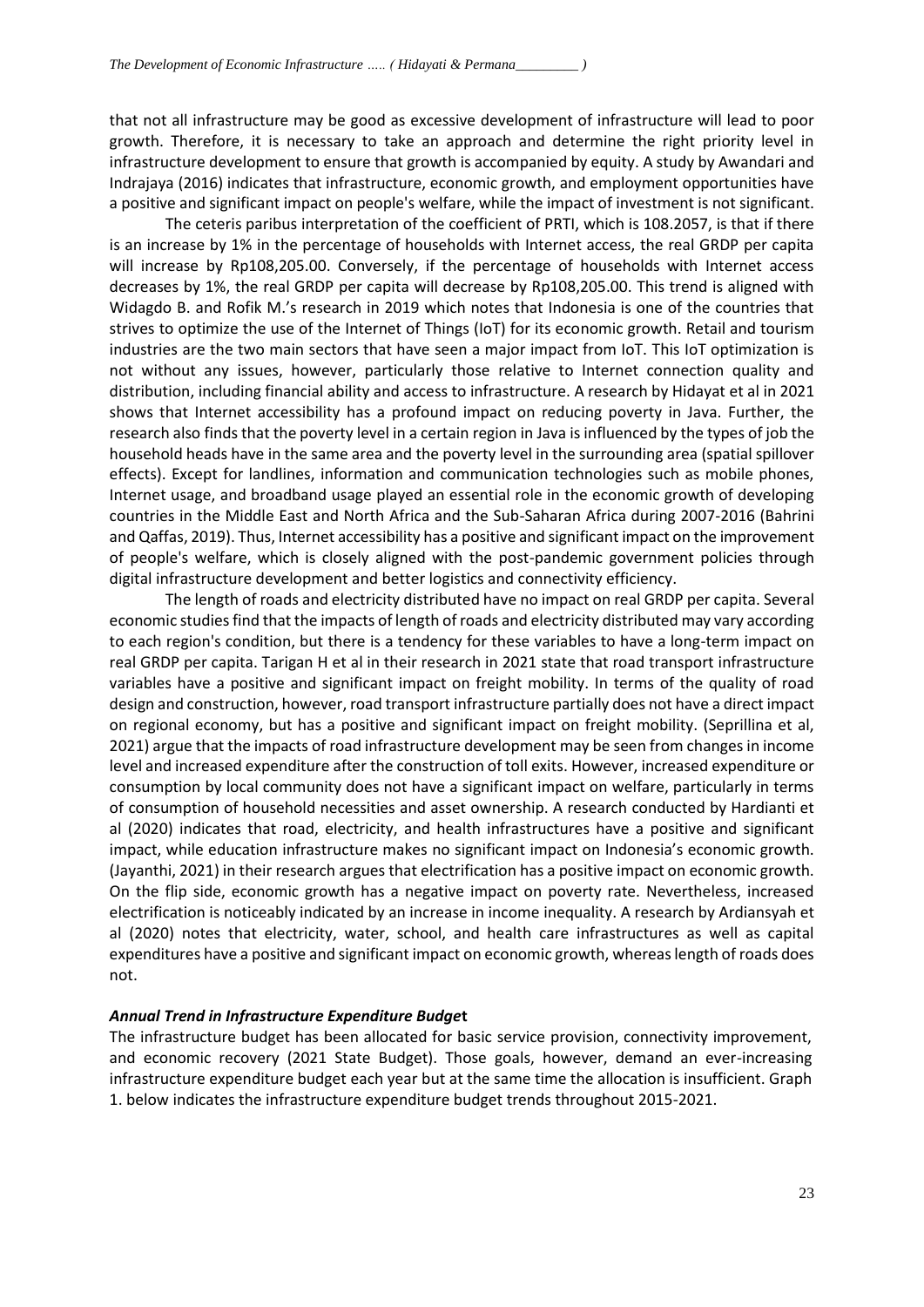

Graph 1. Calculation of Indonesia's 2015-2021 Infrastructure Expenditure Budget Trends with Least Square Method (trillion Rp)

According to the trend calculation result in graph 1., the average increase in the annual infrastructure expenditure budget is Rp18.6 trillion. The projected budget allocation in 2024 is Rp453.5 trillion. In 2020-2024 National Medium-Term Development Plan (RPJMN), the infrastructure expenditure needs are projected to reach Rp6,421 trillion or 6.08% of the Gross Domestic Product (GDP) on average so the infrastructure capital stock will reach 50% of the GDP in 2024. In spite of that, only 3.46% of the GDP may be provided from the current budget provision capacity, showing a substantial gap in infrastructure funding. Thus, efforts are needed to drive the public's and business entities' involvement and investment through the Government and Business Entity Partnership (KPBU) and Non-Government Budget Investment Financing (PINA). Moreover, the government will also make various efforts to improve infrastructure funding capacity, such as reviewing tariff policy, building stronger fiscal capacity, and reallocating government spending (Ministry of National Development Planning/National Development Planning Agency, 2019). Higher investment in infrastructure development will translate to higher economic growth and private investment in infrastructure may reduce the outstanding debt. In addition to its positive impact on Indonesia's economic growth, infrastructure development acceleration may also become a solution to national debt problems (Mubin, 2019). Theoretical findings and concept that public sector finance on valuable public goods such as social and economic infrastructure through increased government expenditure can boost economic growth and employment opportunities (Ojo, 2020). Ramadhan (2019) in their research finds that the development of economic and educational infrastructures significantly contributes to GDP per capita. As a result, there is a need for budget planning in order to bolster public infrastructure development for the improvement of economic welfare.

### **CONCLUSIONS**

The results and discussion of this research led to the following conclusions: (1) Random Effect Model with Linear-Linear regression model estimation is the most suitable for analyzing the factors impacting the improvement of people's welfare. The independent variable that has a negative and significant impact on the improvement of people's welfare is the Number of Motor Vehicles, while the Percentage of Households with Internet Access has a positive and significant impact. The independent variables that have no significance on welfare improvement are the Length of Roads and the Electricity Distributed. In this research, people's welfare is measured using real GRDP per capita (at constant prices). Therefore, if there is an increase in real GRDP per capita during an observed period, it means there is an increase in people's welfare, and conversely, if there is a decrease in real GRDP per capita, it shows there is a decrease in people's welfare; (2) The coefficient of JKB of -0.00254 has a ceteris paribus interpretation. If the Number of Motor Vehicles increases by 100 units, the real GRDP per capita will decrease by Rp254.00, and conversely, if there is a decrease in the Number of Motor Vehicles by 100 units, there will be an increase in the real GRDP per capita by Rp254.00; (3) The ceteris paribus interpretation of the coefficient of PRTI, which is 108.2057, is that if there is an increase by 1%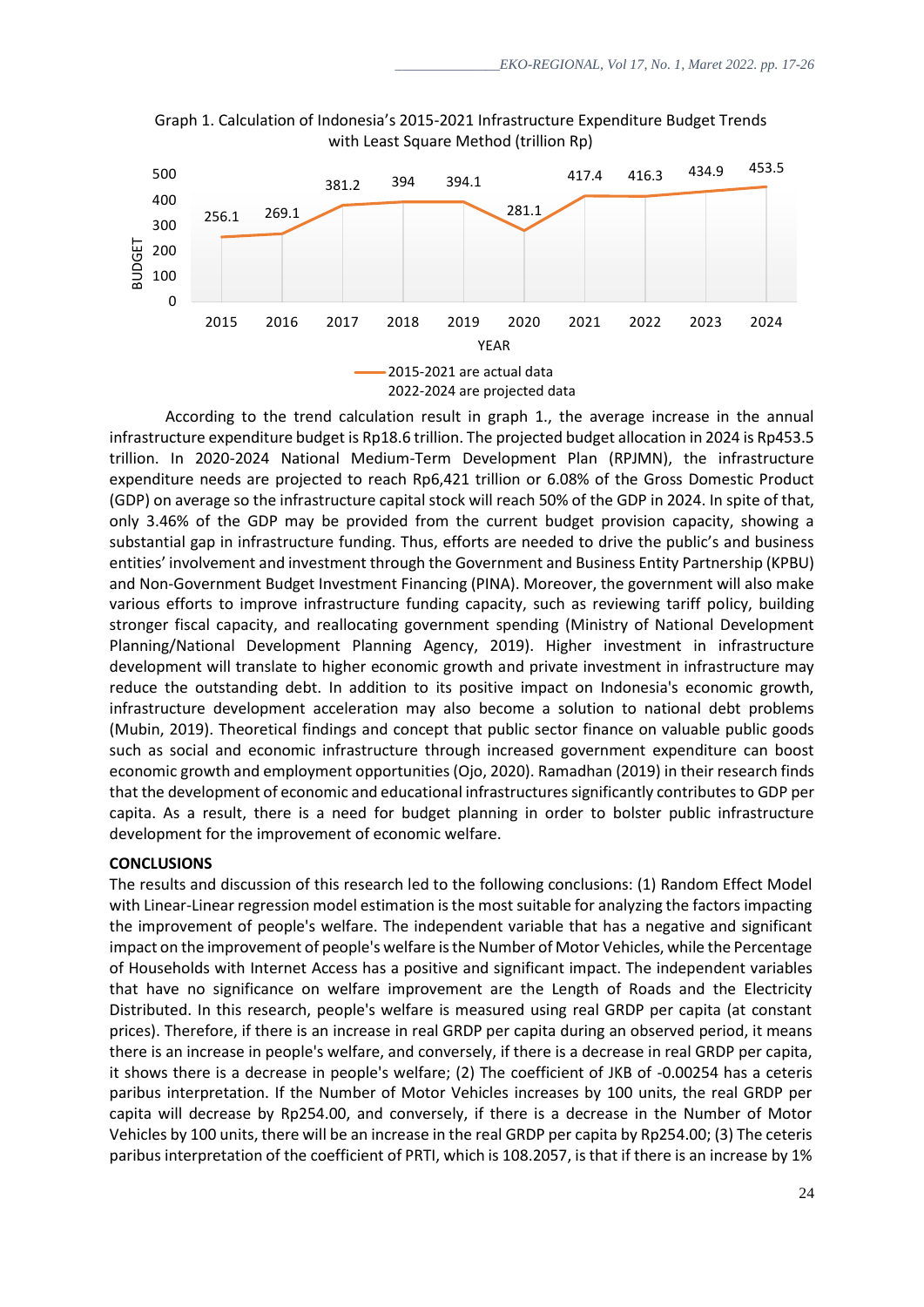in the percentage of households with Internet access, the real GRDP per capita will increase by Rp108,205.00. Conversely, if the percentage of households with Internet access decreases by 1%, the real GRDP per capita will decrease by Rp108,205.00. Thus, Internet accessibility has a positive and significant impact on the improvement of people's welfare; (4) the trend calculation using Least Square Method shows that the average increase in the annual infrastructure expenditure budget is Rp18.6 trillion. The projected budget allocation in 2024 is Rp453.5 trillion. In 2020-2024 National Medium-Term Development Plan (RPJMN), the infrastructure expenditure needs are projected to reach Rp6,421 trillion or 6.08% of the GDP on average so the infrastructure capital stock will reach 50% of the GDP in 2024. In spite of that, only 3.46% of the GDP may be provided from the current budget provision capacity, showing a substantial gap in infrastructure funding.

# *Limitations of This Study*

The data on the national infrastructure expenditure budget set out in the State Budget were presented in general, consisting of Basic Service Infrastructure, Economic Infrastructure, and Urban Infrastructure budgets. This research did not analyze the economic infrastructure expenditure budget in a more comprehensive manner as there were no detailed data for the observed variables.

# *The Policy Implications in This Study*

- 1) Support from the government is needed for the improvement in domestic connectivity and the development of public transport in urban areas that is safe, secure, convenient, and punctual. The government should also give their support for toll road construction in main economic corridors that are integrated with transport nodes;
- 2) There is a need for digital transformation acceleration and corresponding training for the available human resources through information and communication technology infrastructure development acceleration, especially in non-commercial regions for public service provision;
- 3) The government needs to involve the public and encourage them to make investments while collaborating with business entities to overcome the substantial infrastructure funding gap.

# **ACKNOWLEDGEMENTS**

I wish to express my deepest gratitude to Yudistira Hendra Permana, M.Sc., Ph.D., for his guidance and feedback on this research proposal so that it can be featured in the regular scheme at the Department of Economics and Business, UGM Vocational College. I would also like to thank my colleagues: Anisa Nurpita, Latri Wihastuti, Kun Haribowo, Amalia Sumbadha, Jazaina Khoirunnisa, and Tsany Afif Muhamad Nugrahatama for their discussion in order to improve this journal article. May it be useful.

# **REFERENCES**

Ardiansyah, B, Kusmaryo, RDH and Muin, MF. (2020). Prospects of Infrastructure Development in The Perspective of Economic Growth. *International Journal of Social Science and Business*. Vol. 4. No. 3. P. 390-399

Arsyad, L. (2010). *Ekonomi Pembangunan*. Edisi Kelima. BPFE. Yogyakarta.

- Awandari, PLP dan Indrajaya, IGB. (2016). Pengaruh Infrastruktur, Investasi, dan Pertumbuhan Ekonomi terhadap Kesejahteraan Masyarakat Melalui Kesempatan Kerja. *E-Jurnal Ekonomi Pembangunan Universitas Udayana*. Vol. 5. No. 12. Desember. P. 1435-1462
- Bado, B, Alam, S, Atmaja, VE and Saparuddin. (2018). Analysis of Welfare in Indonesia. *International Journal of Economics and Business Administration*. Volume VI. Issue 3. P. 136-145
- Bahrini, R and Qaffas, AA. (2019). Impact of Information and Communication Technology on Economic Growth: Evidence from Developing Countries. *Economies*. Vol. 7. Issue 1. P. 1-13
- Bank Indonesia. (2020). *BI's Economic Report on Indonesia 2020.* Jakarta [https://bi.go.id/id/publikasi/laporan/Pages/LPI\\_2020.aspx](https://bi.go.id/id/publikasi/laporan/Pages/LPI_2020.aspx)
- BPS, *Indikator Kesejahteraan Rakyat 2019*

BPS, Jakarta. *Indonesia Statistics 2020*